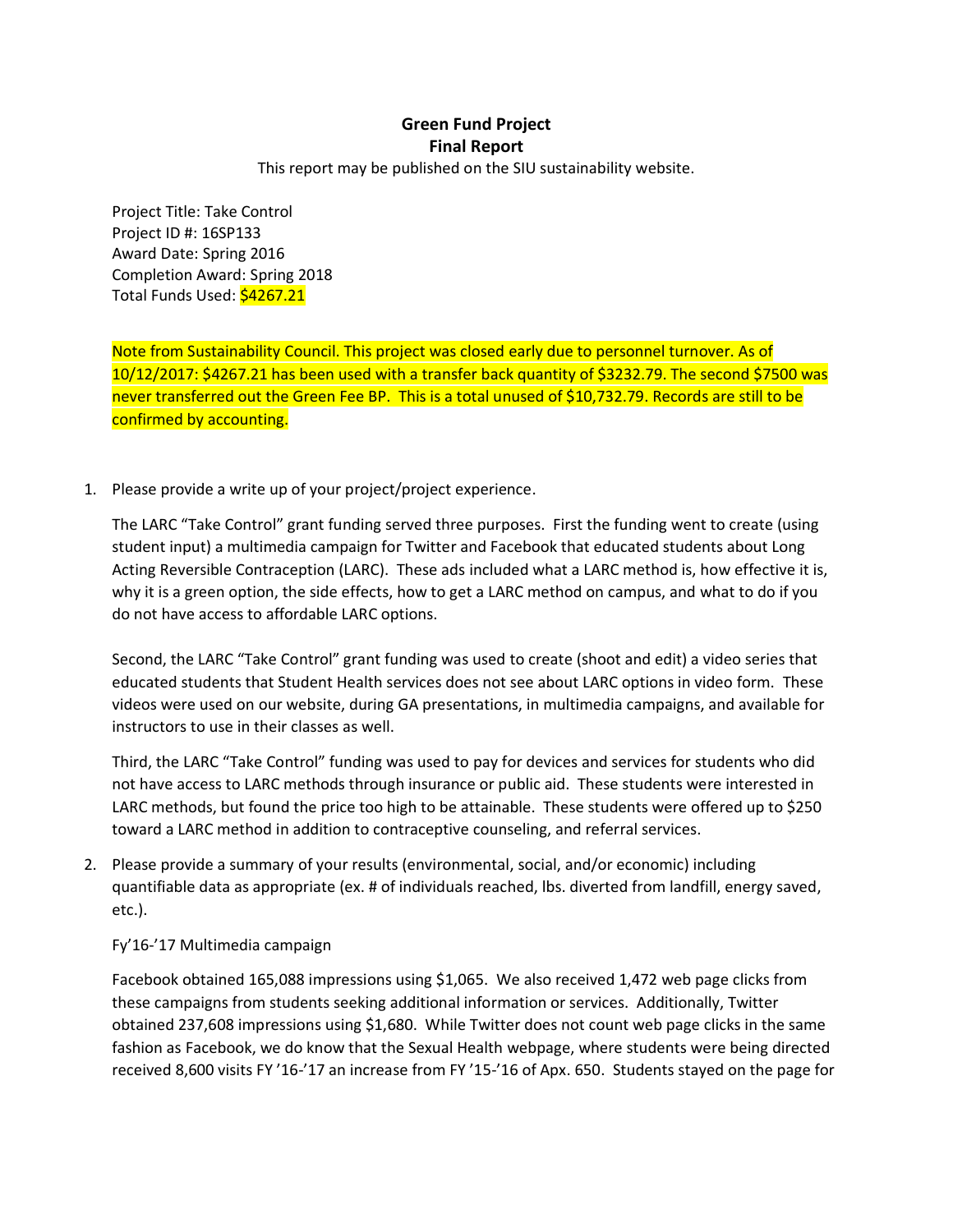an average of three minutes and Sought out the web scheduling from our page 86.85% of the time. This represents a 52.86% increase over last year.

The individual education and referral services were utilized by 127 students in FY '16-'17. The vast majority of these students were able to access LARC methods through Student Health Services and SIU insurance at no cost. Sixty four Students were referred to outside agencies where they received free services or were signed up for public aid and receive free services. Four students were ineligible for free services and required a portion of their devices to be paid for. A total of \$477 was spent on devices for students who did not qualify for other programs.

3. Summarize how your project promoted the Green Fee/Sustainability on campus including, but not limited to, flyers created, screenshots of website, signage, etc. Please include website links, if applicable.

The project promoted the Green Fee in very subtle ways. We found it awkward to discuss the Green Fee in individual education appointments, but found it easier when discussing where the grant funding was coming for to tell them that their Green Fee was paying for the service.

Here are images of ads that were used to advertise the project.



SIU Student Health @SIUHealthCenter

Got big dreams? Make sure your birth control is as ready as you are!

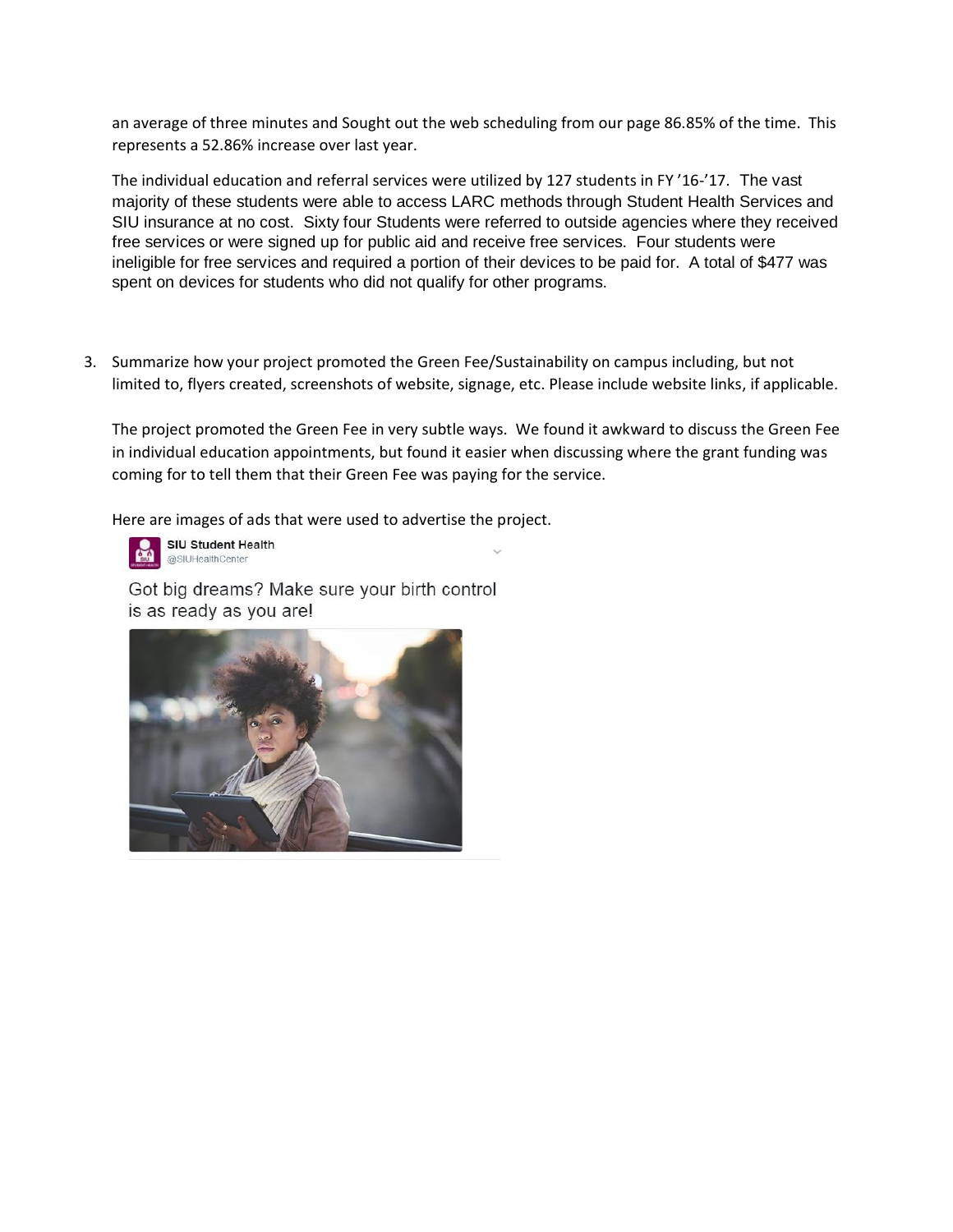

Choose an IUD, because "someday" doesn't have to mean right now. #SIU



Explore your options...  $shc.siu.edu$ 



1 time insertion, 99% effective. ONE less thing to worry about. #SIU



Worry no more! You have options. shc.siu.edu



How effective is your birth control method? shc.siu.edu/wellness-cente ...



IUD's are for everyone. #SIU